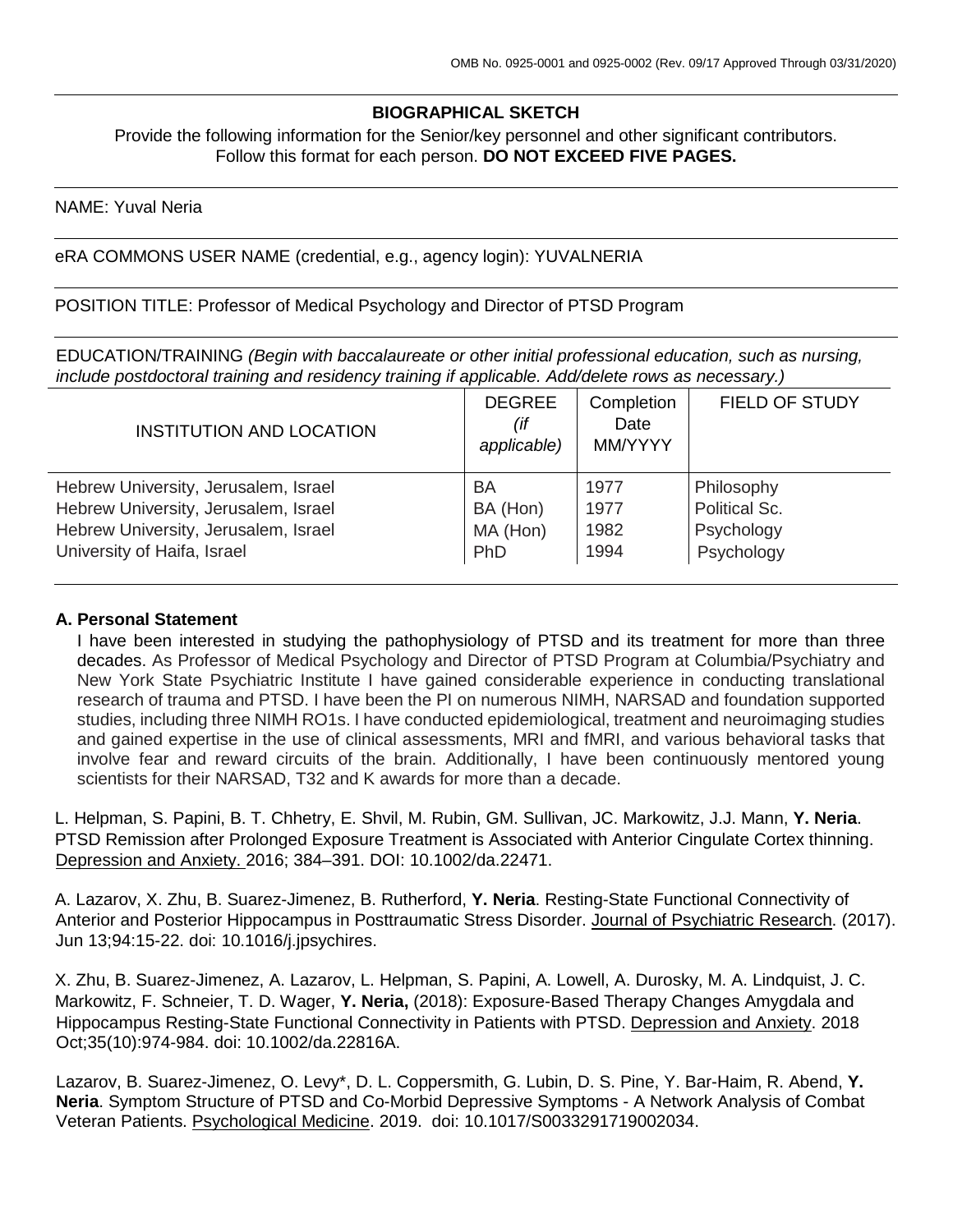## **B. Positions and Honors**

| 1985-1987 | Research Scientist, The Van Leer Institute, Jerusalem, Israel                                                                                                                                                                                 |
|-----------|-----------------------------------------------------------------------------------------------------------------------------------------------------------------------------------------------------------------------------------------------|
| 1988-1989 | Teacher, Department of Psychology, University of Haifa, Israel                                                                                                                                                                                |
| 1994-1995 | Teacher, School of social work, Tel Aviv University, Israel                                                                                                                                                                                   |
| 1995-2001 | Lecturer, School of social work, Tel Aviv University, Israel                                                                                                                                                                                  |
| 1999-2000 | Visiting Professor, Division of Epidemiology, Department of Psychiatry and Behavioral Science,<br>State University of New York at Stony Brook, NY                                                                                             |
| 2000-2001 | Research Scientist, Division of Epidemiology, Department of Psychiatry and Behavioral<br>Science, State University of New York at Stony Brook, NY                                                                                             |
| 2000-2001 | Visiting Research Associate, School of Public Health, Department of Epidemiology, Columbia<br>University, New York, NY                                                                                                                        |
|           | 2001-present Research Scientist (VI), Anxiety Disorders Clinic, New York State Psychiatric Institute, New York,<br><b>NY</b>                                                                                                                  |
| 2001-2002 | Associate Research Scientist, Department of Epidemiology, Mailman School of Public Health,<br>Columbia University, New York, NY                                                                                                               |
| 2001-2002 | Assistant Professor of Clinical Psychology (in Psychiatry), Department of Psychiatry Columbia<br>University College of Physicians and Surgeons, New York, NY                                                                                  |
| 2002-2006 | Associate Clinical Professor of Medical Psychology (in Psychiatry and Epidemiology),<br>Department of Psychiatry, College of Physicians and Surgeons, and Department of<br>Epidemiology, Mailman School of Public Health, Columbia University |
| 2006-2011 | Associate Professor of Clinical Psychology (in Psychiatry and Epidemiology), Department of<br>Psychiatry, College of Physicians and Surgeons, and Department of Epidemiology, Mailman<br>School of Public Health, Columbia University         |
| 2011-2013 | Professor of Clinical Psychology (in Psychiatry), Department of Psychiatry, College of<br>Physicians and Surgeons, Columbia University                                                                                                        |
| 2011-2013 | Professor of Clinical Psychology (in Epidemiology), Department of Epidemiology, Mailman<br>School of Public Health, Columbia University                                                                                                       |
|           | 2013-present Professor of Medical Psychology at Columbia University Medical Center, Department of<br>Psychiatry, Columbia University                                                                                                          |
|           |                                                                                                                                                                                                                                               |

2013-present Professor of Medical Psychology at Columbia University Medical Center, Department of Epidemiology, Mailman School of Public Health, Columbia University

# **Administrative Position:**

2007-present Director, Trauma and PTSD program, Columbia Psychiatry and New York State Psychiatric **Institute** 

2016-persent Director, New York Presbyterian-Columbia Military Family Wellness Center

# **Honors and Awards**

| 1996-1999 | The Israel Council for Higher Education Alon Award (equivalent to K award)                 |
|-----------|--------------------------------------------------------------------------------------------|
| 2007      | NARSAD Klerman Award for Outstanding Clinical Research                                     |
| 2019      | Member, National Academies of Sciences, Engineering, and Medicine, Committee to review the |
|           | Long-Term Effects of Antimalarial Drugs                                                    |

# **C. Contribution to Science**

**The long-term emotional consequences of extreme exposure among POWs and veterans.** To identify the long-term emotional consequences of extreme exposure to trauma I have conducted the largest study to date among Israeli prisoners of wars almost two decades after release from captivity. Findings indicate that the consequences of war captivity are more severe than those of war trauma, and they are wide ranging and disabling even decades after the trauma.

**Y. Neria**, Z. Solomon, R. Dekel. An eighteen-year follow up of Israeli prisoners of war and combat veterans. The Journal of Nervous and Mental Disease. Vol. 186, 1998, (pp. 174-182). PMID: 9521353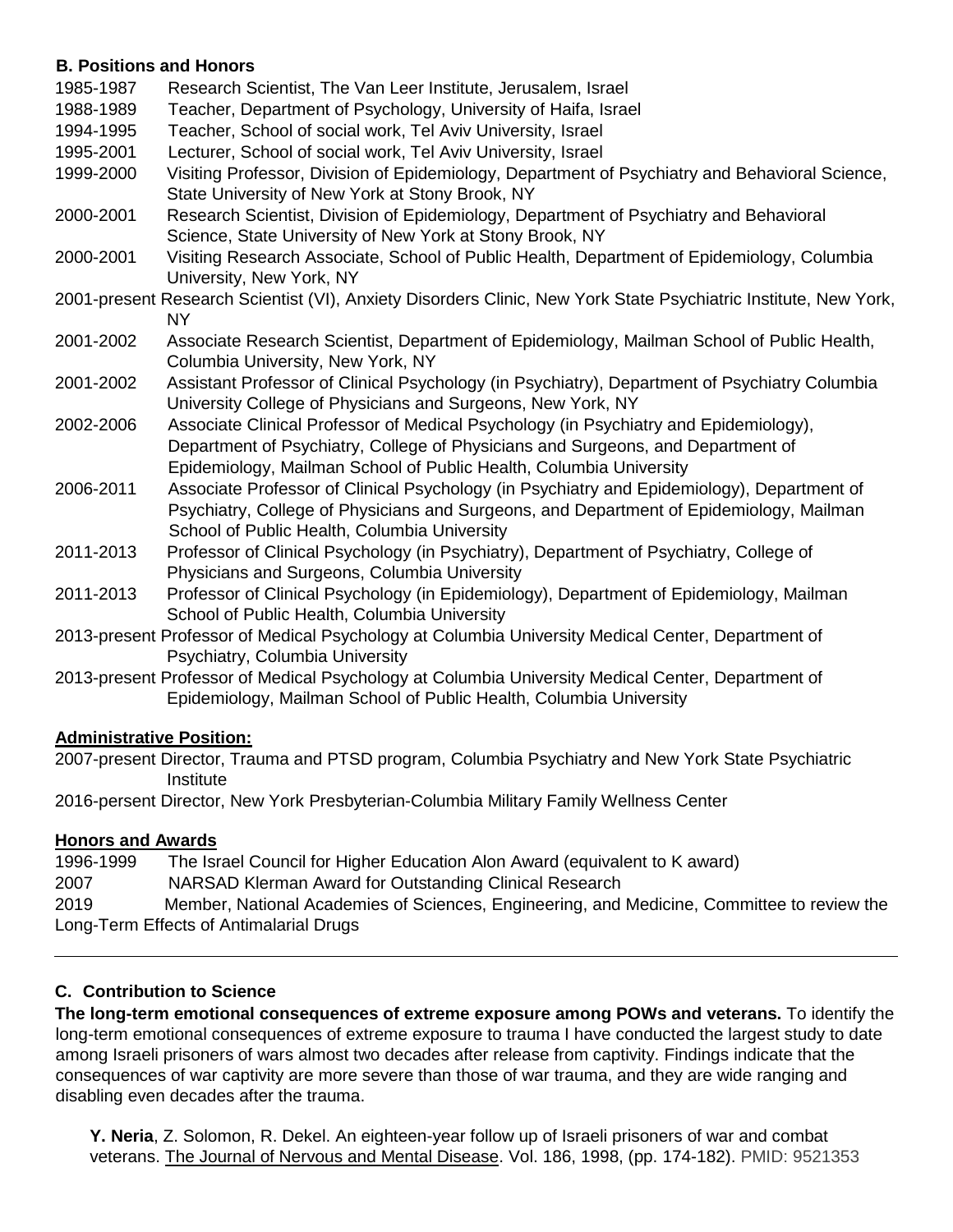**Y. Neria**, Z. Solomon, K. Ginzburg, R. Dekel, D. Enoch, A. Ohry. Posttraumatic residues of captivity: A follow-up of Israeli ex-Prisoners of War. Journal of Clinical Psychiatry. Vol. 61, 2000, (pp. 39-46). PMID: 10695645

**Y. Neria**, Z. Solomon, K. Ginzburg, R. Sensation seeking, wartime performance, and long-term adjustment among Israeli war veterans. Personality and Individual Differences. Vol. 29, 2000, (pp. 921932). [DOI:10.1016/S0191-8869\(99\)00243-3.](http://dx.doi.org/10.1016/S0191-8869(99)00243-3)

**The role of trauma exposure in first onset psychosis.** While working in Dr. Evelyn Bromet, a psychiatric epidemiologist at Stony Brook University (1999-2000), I have analyzed data collected as part of NIMH studies (Bromet, PI) among patients with first onset psychosis, demonstrating that exposure to trauma has the potential to increase risk of not only PTSD and include schizophrenia, depression, bipolar illness.

**Y. Neria**, E.J. Bromet, S. Sievers, J. Lavelle, L. J. Fochtmann. Trauma Exposure and Posttraumatic Stress Disorder in Psychosis: Findings from a first-admission cohort. Journal of Consulting and Clinical Psychology. Vol 70, 2002, (pp. 246-251). DOI: 10.1037/0022-006X.70.1.246. PMID: 11860051

**Y. Neria**, E. J. Bromet, G.A. Carlson, B. Naz. Assaultive trauma and illness course in psychotic bipolar disorder: findings from the Suffolk county mental health project. [Acta Psychiatrica Scandinavica](http://www.wiley.com/bw/journal.asp?ref=0001-690x)**[.](http://www.wiley.com/bw/journal.asp?ref=0001-690x)** Vol. 11, 2005, (pp.380-383). DOI: 10.1111/j.1600-0447.2005.00530.x. PMID: 15819732

**The effect of 9/11 attacks on low-income primary care patients in New York City.** In a longitudinal study funded by an RO1 from NIMH (Neria, PI) we followed up a large cohort of low income primarily immigrant cohort 1 and 4 years after 9/11 attacks. The findings have shown a particular risk in this population for a host of disorders including PTSD, depression, bipolar illness, GAD, functional impairment and suicidal ideation.

**Y. Neria**, M. Olfson, M. Gameroff, R. Gross, D. Pilowsky P. C. Blanco J. Manetti-Cusa Wickramaratne, R. Lantigua, S. Shea, M. M. Weissman. The Mental Health Sequelae of Loss: Findings from a New York City Primary Care Practice One Year after the 9/11 Attacks. Psychiatry. Vol 71, 2008 (pp. 339348). DOI: 10.1521/psyc.2008.71.4.339.

**Neria Y**, Olfson M, Gameroff MJ, DiGrande L, Wickramaratne P, Gross R, Pilowsky DJ, Neugebauer R, Manneti-Cusa J, Lewis-Fernandez R, Lantigua R, Shea S, Weissman M. Long Term Course of Probable PTSD after the 9/11 Attacks: A Study in Urban Primary Care. Journal of Traumatic Stress. Vol 23, 2010 (pp 474–482). DOI: 10.1002/jts.20544. PMID: 20690169

**Neural signature of trauma and PTSD**. Funded by NIMH I have led two RO1 studies aiming to identify a cross diagnostic neural signature of trauma, and neuromarkers for diagnosis and treatment response in PTSD. Since most assessment tools to date are based on self-reports, these studies, applying a range of neuroimaging methods, have the potential to significantly contribute to our understanding of trauma related neural impairments, and the neurobiology of PTSD, and its treatment.

M. Rubin, E. Shvil, S. Papini, L. Helpman,, J.C. Markowitz, J. J. Mann, **Y. Neria**. Hippocampal Volume is Associated with Treatment Response in PTSD. Psychiatry Research, Neuroimaging. [2016;](http://www.psyn-journal.com/issue/S0925-4927(16)X0006-6) 252: 36– 39.

L. Helpman, S. Papini, B. T. Chhetry, E. Shvil, M. Rubin, GM. Sullivan, JC. Markowitz, J.J. Mann, **Y. Neria**. PTSD Remission after Prolonged Exposure Treatment is Associated with Anterior Cingulate Cortex thinning. Depression and Anxiety. 2016; 384–391. DOI: 10.1002/da.22471.

L. Helpman, MF. Marin, S. Papini, X. Zhu, GM. Sullivan, F. Schneier, M. Neria, E. Shvil, MJ. Malaga Aragon, JC. Markowitz, MA. Lindquist, T. Wager, M. Milad, **Y. Neria**. Neural Changes in Extinction Recall Following Prolonged Exposure Treatment for PTSD: A Longitudinal fMRI Study. Neuroimage: Clinical. 2016. 12, 715-723. PMC5065048